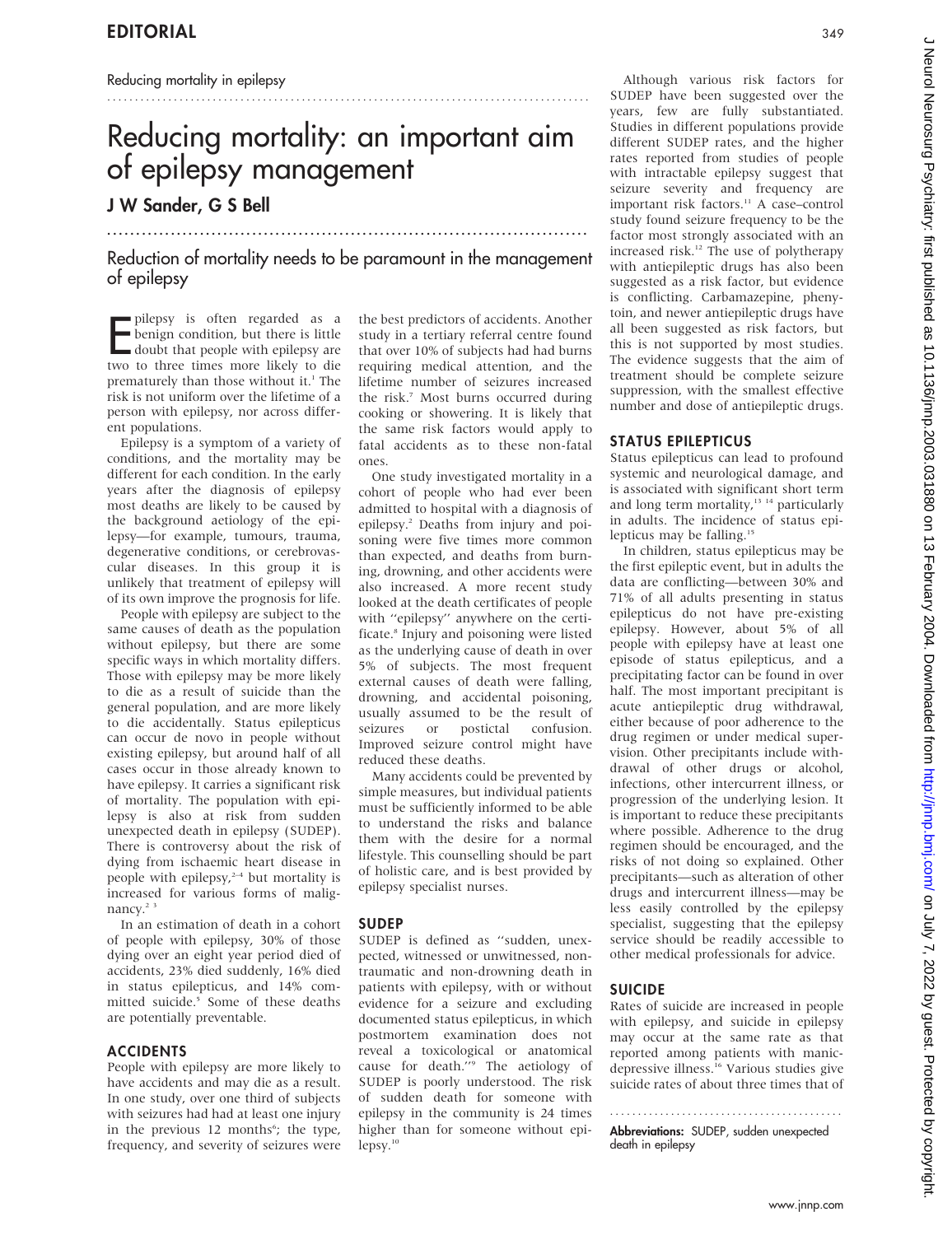the general population, and the rate may be increased even further in people with temporal lobe epilepsy.17 Suicide appears to be a serious problem, particularly among those with chronic epilepsy who require treatment in specialty clinics.16

One case–control study found a marked increase in relative risk for suicide associated with psychiatric comorbidity and with the use of antipsychotic drugs.18 Risk also seemed to increase with high seizure frequency and antiepileptic drug polytherapy, although the associations were not statistically significant. In contrast to this, however, others have found that suicide may occur in patients with long standing complex partial seizures and dysphoric disorder shortly after full control of seizures is achieved.<sup>16</sup> Epilepsy surgery is often curative and leads to important improvements in quality of life. Risk factors for psychiatric complications after surgery are known, and it is important that patients at risk are identified and managed appropriately. This calls for cooperation between the epilepsy and psychiatric services, particularly for those patients with severe seizures, after achievement of seizure freedom by surgery or new antiepileptic drugs.

### ARE THESE DEATHS PREVENTABLE?

The questions that then arise are: what can we do to prevent these deaths, and what improvements in care are likely to prevent them?

The quest for seizure freedom in people with epilepsy should not be underestimated, as there is increasing evidence that seizure freedom may prevent some deaths. It is also important that people with epilepsy should have access to adequate counselling to reduce the risks of accidents, and to psychiatric services where appropriate.

Anecdote suggests that SUDEP may be more common in the United Kingdom than in other European countries, although comparative data are not available. One difference between the UK and these countries is the number of neurologists serving the population. Recent figures show that the UK has fewer than eight neurologists per million people, while France has 26, the Netherlands 39, and Italy 123.<sup>19</sup> The distribution of neurologists is not uniform within the UK and there are few with a special interest in epilepsy. Several studies have shown that neurology opinions may contribute useful advice to, or change the diagnosis in, patients previously under the care of non-neurologists,<sup>20</sup><sup>21</sup> and the Association of British Neurologists believes that neurologists who specialise in

epilepsy (or other conditions) are better at managing those conditions than neurologists without such specialism.19 Access to specialists and specialist clinics was high on the list of suggestions of both patients and neurologists in the Clinical Standards Advisory Group (CSAG) study of services for patients with epilepsy.<sup>2</sup>

People with new-onset seizure should be referred promptly to a consultant with an interest in epilepsy. The NICE-<br>commissioned Mational Clinical commissioned Sentinel Audit into epilepsy related deaths found that only 31% of patients with newly diagnosed epilepsy saw a specialist within four weeks.<sup>23</sup> People have died as a result of a second seizure, and, although these deaths may not be readily preventable, investigation and treatment should be taken seriously for those with new onset of seizures. While people with controlled epilepsy may be cared for in primary care, it has been found that primary care services vary from practice to practice, and care is often reactive rather than proactive.<sup>24</sup> The new GP contract includes additional income for standards reached in epilepsy, and this may help to improve care.

Approximately 30% of people with epilepsy have seizures that are difficult to control; they should receive optimum treatment to give them the best chance of seizure freedom. However, hospital care is not always optimal. The Sentinel Audit was concerned about many aspects of epilepsy management, which frequently did not meet published criteria.23 Optimum treatment for some patients may be surgical, and it has been suggested that all patients with partial epilepsy who fail to respond to two antiepileptic drugs should be referred for consideration of surgery.25 The recently publicised case of overdiagnosis of epilepsy in children supports the view that epilepsy services should be organised and based within epilepsy centres and paediatric epilepsy centres, to strengthen primary care, encourage shared care, and allow subspecialisation, as suggested by the CSAG report.<sup>22</sup> This would also enable the organisation of multidisciplinary care, and encourage cooperation between neurologists, epilepsy specialists, neurosurgeons, psychiatrists, and psychologists. It would support epilepsy specialist nurses, whose roles include information provision, liaison, education, and support, as well as clinical activities.<sup>22</sup>

The Sentinel Audit found that 54% of adults and 77% of children had deficiencies in secondary care, and that death was potentially or probably avoidable in 39% of adults and 59% of children.23 There is, however, no direct evidence that improvements in care would necessarily have prevented any deaths.

Intuitively, it seems likely that optimum use of antiepileptic drugs or neurosurgery to abolish seizure occurrence, or reduce seizures to an absolute minimum, may reduce the excess premature deaths in people with epilepsy. Clearly, both side effects of antiepileptic drugs and patient preference must be considered. However, it also seems likely that most patients, if they fully understand the risks, will choose optimum seizure control.

Being cared for by a neurologist or a paediatrician with an interest in epilepsy, and having access to comprehensive facilities including surgery where appropriate, should improve seizure control and hence reduce the risk of death. We do not have sufficient manpower to achieve this at present, and this warrants urgent rectification.

Evidence based medicine requires that we test all these hypotheses, although if we believe that improving care would result in decreased morbidity and mortality, this may not be an ethical proposition. We may, therefore, never get clear evidence that shortcomings in care may contribute to the premature mortality of people with epilepsy in this country. One option would be to carry out audits of epilepsy related death in countries where care is perceived to be better and where more specialists are in place, to establish whether mortality is decreased in such settings. This may provide some evidence, albeit indirect, on this issue. Nevertheless, the findings of the Sentinel Audit suggest that a significant number of deaths among patients with epilepsy could have been avoided if nationally recommended care standards had been followed. The time has come to make the reduction of mortality paramount in the management of epilepsy.

J Neurol Neurosurg Psychiatry 2004;75:349–351. doi: 10.1136/jnnp.2003.029223

#### Authors' affiliations ......................

J W Sander, G S Bell, Department of Clinical and Experimental Epilepsy, UCL Institute of Neurology, National Hospital for Neurology and Neurosurgery, Queen Square, London WC1, UK

Competing interests: none declared

Correspondence to: Professor Josemir Sander, Box 29, National Hospital for Neurology and Neurosurgery, Queen Square, London WC1N 3BG, UK; lsander@ion.ucl.ac.uk

Received 26 September 2003 Accepted 29 November 2003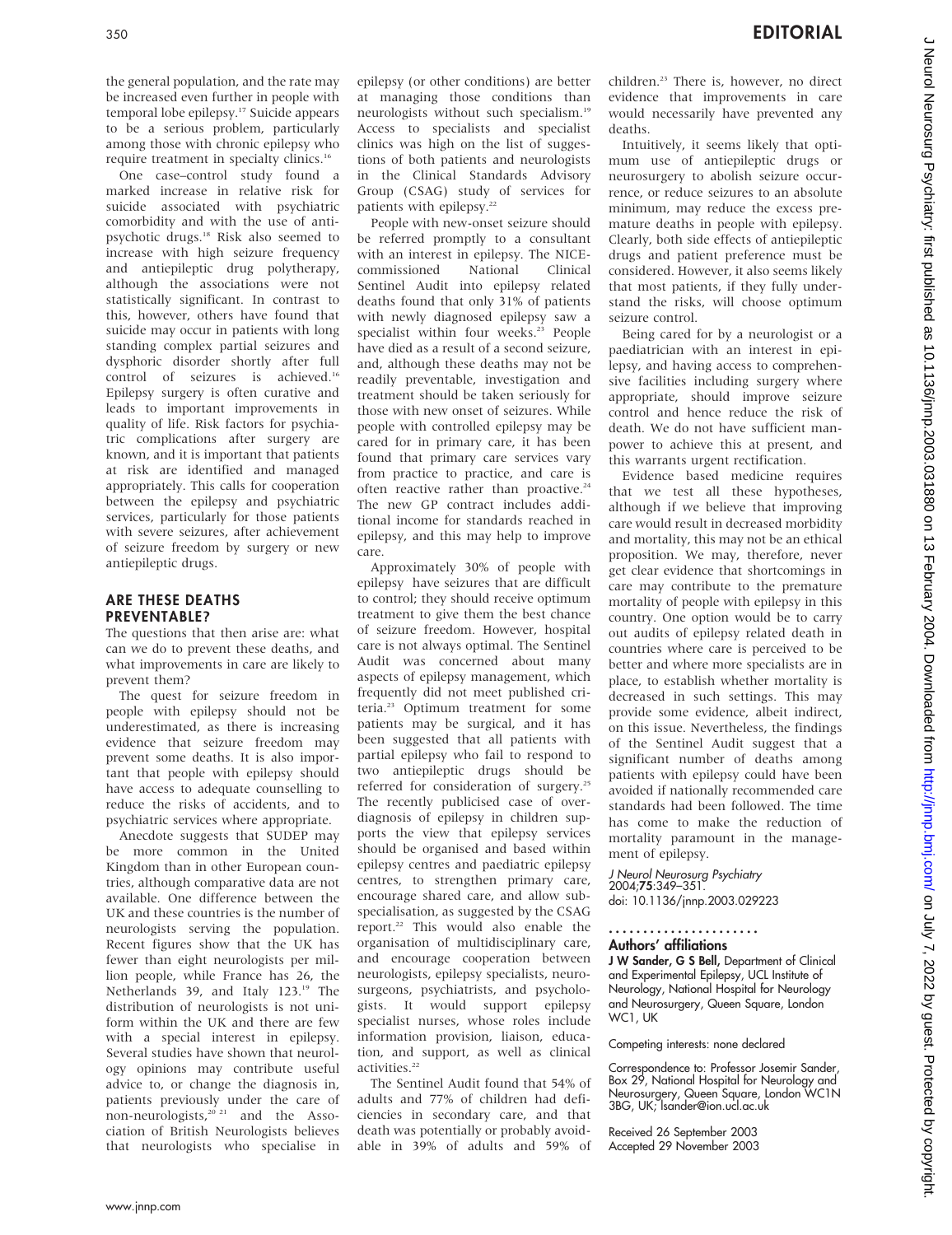# EDITORIAL COMMENTARIES <sup>351</sup>

#### **REFERENCES**

- 1 Bell GS, Sander JW. The epidemiology of epilepsy: the size of the problem. Seizure 2001;10:306–14.
- 2 Nilsson L, Tomson T, Farahmand BY, et al. Causespecific mortality in epilepsy: a cohort study of more than 9,000 patients once hospitalized for epilepsy. *Epilepsia* 1997;**38**:1062–8.
- 3 Lhatoo SD, Johnson AL, Goodridge DM, et al. Mortality in epilepsy in the first 11 to 14 years after diagnosis: multivariate analysis of a longterm, prospective, population-based cohort. Ann Neurol 2001;49:336–44.
- 4 Shackleton DP, Westendorp RG, Trenite DG, et al. Mortality in patients with epilepsy: 40 years of follow up in a Dutch cohort study. J Neurol Neurosurg Psychiatry 1999;66:636-40.
- 5 Fukuchi T, Kanemoto K, Kato M, et al. Death in epilepsy with special attention to suicide cases. Epilepsy Res 2002;51:233–6.
- 6 Buck D, Baker GA, Jacoby A, et al. Patients' experiences of injury as a result of epilepsy. Epilepsia 1997;38:439–44.
- Spitz MC, Towbin JA, Shantz D, et al. Risk factors for burns as a consequence of seizures in persons with epilepsy. Epilepsia 1994;35:764-7
- 8 Jansson B, Ahmed N. Epilepsy and injury mortality in Sweden – the importance of changes in coding practice. Seizure 2002;11:361–70.
- Acute stroke
- 9 Nashef L. Sudden unexpected death in epilepsy: terminology and definitions. Epilepsia 1997;38(suppl 11):S6–8.
- 10 Ficker DM, So EL, Shen WK, et al. Populationbased study of the incidence of sudden unexplained death in epilepsy. Neurology 1998;51:1270–4.
- 11 **Annegers JF**, Coan SP. SUDEP: overview of definitions and review of incidence data. Seizure 1999;8:347–52.
- 12 Nilsson L, Farahmand BY, Persson PG, et al. Risk factors for sudden unexpected death in epilepsy: a case–control study. Lancet 1999;353:888–93.
- 13 Logroscino G, Hesdorffer DC, Cascino GD, et al. Long-term mortality after a first episode of status
- epilepticus. Neurology 2002;58:537–41. 14 Simon RP, Pellock JM, DeLorenzo RJ. Acute morbidity and mortality of status epilepticus. In: Engel J, Pedley TA, eds. Epilepsy: a comprehensive textbook. Philadelphia: Lipincott-Raven, 1997:741–53.
- 15 Wu YW, Shek DW, Garcia PA, et al. Incidence and mortality of generalized convulsive status epilepticus in California. Neurology 2002;58:1070–6.
- 16 Blumer D, Montouris G, Davies K, et al. Suicide in epilepsy: psychopathology, pathogenesis, and prevention. Epilepsy Behav 2002;3:232–41.
- 17 Robertson MM. Suicide, parasuicide, and epilepsy. In: Engel J, Pedley T, eds.

Epilepsy: a comprehensive textbook. Philadelphia: Lippincott-Raven, 1997:2141–51.

- 18 Nilsson L, Ahlbom A, Farahmand BY, et al. Risk factors for suicide in epilepsy: a case–control study. Epilepsia 2002;43:644–51.
- 19 Association of British Neurologists. Acute neurological emergencies in adults. London: Association of British Neurologists, 2002.
- 20 Hillen ME, Sage JI. Proving the worth of neurologists. Neurology 1996;46:276–7. 21 Steiger MJ, Enevoldson TP, Hammans SR, et al.
- Influence of obtaining a neurological opinion on the diagnosis and management of hospital inpatients. J Neurol Neurosurg Psychiatry 1996;61:653–4.
- 22 Clinical Standards Advisory Group. Services for patients with epilepsy. London: Department of Health, 2000.
- 23 **Hanna NJ**, Black M, Sander JW, et al. The National Sentinel Clinical Audit of epilepsyrelated death: epilepsy – death in the shadows. London: HMSO, 2002.
- 24 Chappell B, Smithson WH. Patient views on primary care services for epilepsy and areas where additional professional knowledge would be welcome. Seizure 1998;7:447–57.
- 25 Trevathan E, Gilliam F. Lost years: delayed referral for surgically treatable epilepsy. Neurology 2003;61:432–3.

model's clinical usefulness will therefore be limited.

Furthermore, it is important to realise that using prognostic models in clinical practice may already represent a clinical intervention<sup>5</sup>—for example, if only patients with a poor prognosis according to the model were given a specific kind of treatment. Before such models are used in clinical practice, they should therefore not only be shown to be accurate, but also their usefulness should be demonstrated in clinical trials.

The authors quite rightly advise against the use of their model as a guide towards clinical management at present. However, the SSV model is undoubtedly a useful research tool. Epidemiological studies and clinical trials would be much more comparable if they used a single model to stratify according to prognosis or baseline severity rather than each using their individual model. Because of its ease of use, and because of its extensive validation, the SSV model here seems to be a step in the right direction.

## J Neurol Neurosurg Psychiatry 2004;75:351–352. doi: 10.1136/jnnp.2003.032383

Declaration of interest: none

Correspondence to: Dr U Schulz, Stroke Prevention Research Unit, Department of Clinical Neurology, Radcliffe Infirmary, Woodstock Road, Oxford OX2 7NJ, UK; ursula.schulz@clneuro.ox.ac.uk

## REFERENCES

1 **Counsell C**, Dennis M, McDowall M. Predicting functional outcome in acute stroke: comparison of a simple six variable model with other predictive systems and informal clinical prediction. J Neurol Neurosurg Psychiatry 2004;75:401–5.

www.jnnp.com

# Predicting functional outcome in acute stroke—prognostic models and clinical judgement

...................................................................................

.......................................................................................

U G R Schulz

# SSV model is a useful research tool

In their paper (see pp 401), Counsell<br> *et al* compare a "six simple variable"<br>
(SSV) model, which they developed<br>
for prodicting outcome after strakes<sup>2</sup> n their paper (see pp  $401$ ),<sup>1</sup> Counsell et al compare a ''six simple variable'' for predicting outcome after stroke, $2$ with two other simple models and with clinical predictions of stroke outcome, and find that their model is at least as good as the other evaluated predictive systems.

Predictive models of stroke outcome may be useful in epidemiological studies and clinical trials of stroke to stratify cohorts by baseline severity, and they could also guide patient management. A multitude of predictive models already exists,<sup>3</sup> and one might argue that yet another model is unlikely to add anything new. However, the SSV model is attractive for several reasons: the predictor variables are all based on history and examination and are very easy to collect, and the model has been extensively validated on population and hospital based cohorts, and a clinical trial population.<sup>24</sup> In this paper, the authors show that the SSV model performs as well or better than two preexisting models. While this is an important finding, the authors were unable to compare it with any of the other existing models, and we do not know if these might have performed better.

Of more interest is the comparison of the SSV model with clinical judgement. A prognostic model would only be useful in clinical practice if it performed at least as well as a clinician,<sup>5</sup> and it therefore must be evaluated against clinical judgement. This is the first study to do so, and the authors find little difference between clinical judgement and the statistical model's performance, although they suggest that the model may perform better when compared with the judgement of less experienced clinicians. Even if further studies proved this to be true, the model is still limited to predicting whether a patient will be alive and independent at 1 year. This is only a rather crude outcome measure, because the model cannot take into account type of disability, social circumstances, and other factors, which should play an important part in the physician's prediction of the overall outcome for an individual patient. Even if accurate, the